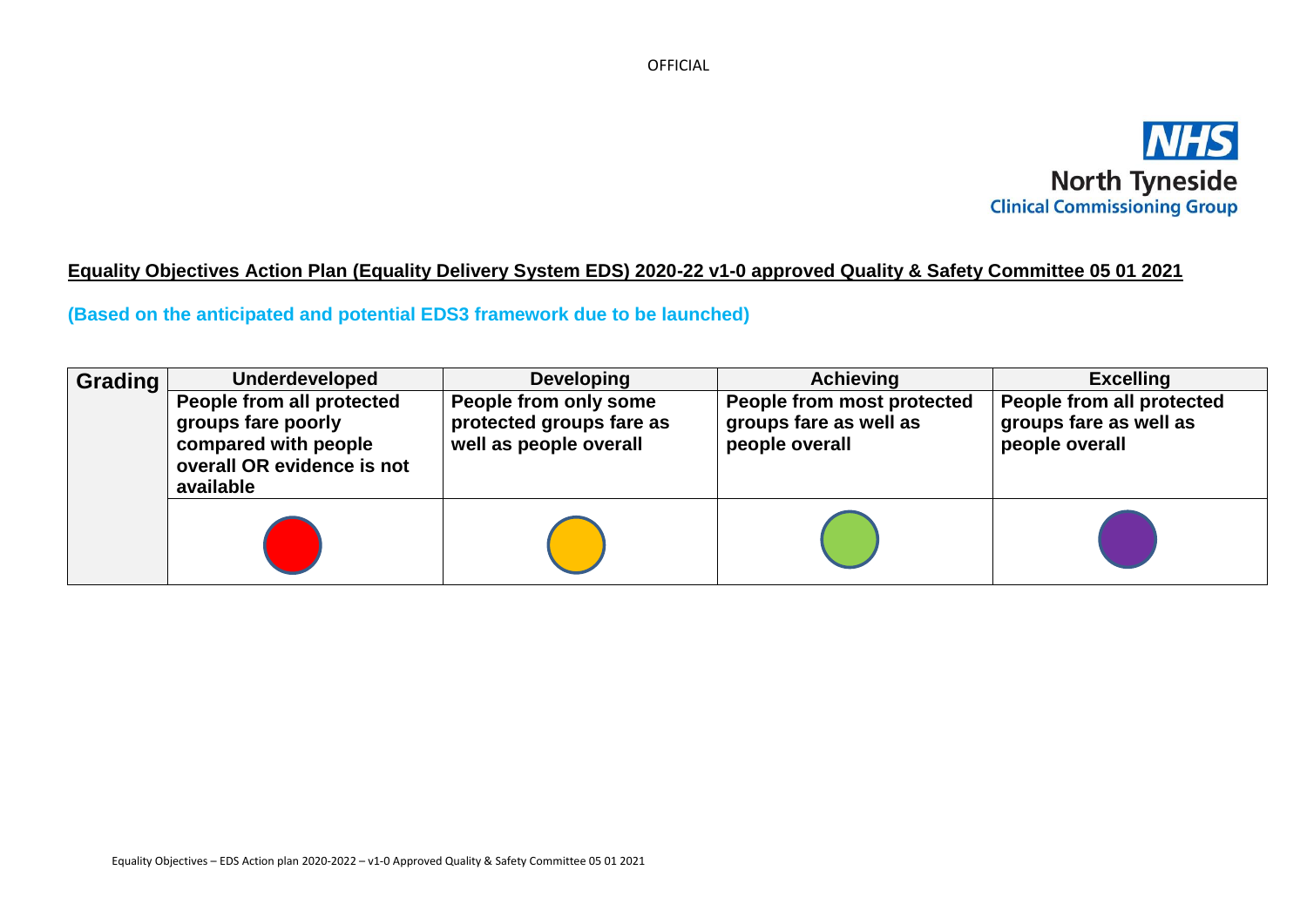## **Objective 1 – Provide evidence that commissioned services are meeting the needs of patients and providing positive outcomes.**

## **Lead – Anya Paradis/Janet Arris/Gary Charlton**

Aim - We will involve, engage and listen to people from communities to inform the work of the CCG to improve health outcomes and reduce health inequalities for the CCG's local population.

**Evidence** - Provide analysis of service delivery data captured from protected groups; looking at how that

analysis is applied in practice when commissioning, procuring, designing and delivering services; Evidence engagement with individual protected groups; Evidence Action plans for the services that require improvement or further engagement. Data and insight for these outcomes can be drawn from a mix of national and local sources. **Choose, evaluate and grade up to three services.**

| <b>Action</b>                 | Benefits/<br>Rationale | Lead(s)  | Update                                               | Timescale/<br><b>Deadline</b> | <b>Current</b><br><b>Status</b> | <b>Future</b><br>Goal |
|-------------------------------|------------------------|----------|------------------------------------------------------|-------------------------------|---------------------------------|-----------------------|
| <b>Objective 1/Action 1</b>   | Ensure                 | Anya     | Equality impact analysis (EIA) is an integrated part | <b>December</b>               |                                 | <b>Excelling</b>      |
| The outcomes within the       | measures are           | Paradis/ | of the commissioning process. No decisions about     | 2021                          |                                 |                       |
| 'Commissioned or provided     | in place to            | Janet    | service changes are made without the relevant        |                               |                                 |                       |
| services' goal focus on: good | analyse                | Arris    | senior officers being asked to consider the          |                               |                                 |                       |
| access to services; needs     | services in            |          | potential impact on equalities.                      |                               |                                 |                       |
| being met; patients being     | relation to            |          |                                                      |                               |                                 |                       |
| free from harm; and positive  | patient needs,         |          | Patient stories through 'Hear My Voice'              |                               |                                 |                       |
| patient experience. NHS       | access and             |          |                                                      |                               |                                 |                       |
| organisations and their       | experience             |          | We have a vibrant patient forum who hold us to       |                               |                                 |                       |
| stakeholders are asked to     |                        |          | account on : good access to services; needs being    |                               |                                 |                       |
| choose, evaluate and grade    |                        |          | met; patients being free from harm; and positive     |                               |                                 |                       |
| up to three services on these |                        |          | patient experience, inclusive of sub groups in the   |                               |                                 |                       |
| four outcomes. Data and       |                        |          | following areas:                                     |                               |                                 |                       |
| insight for these outcomes    |                        |          |                                                      |                               |                                 |                       |
| can be drawn from a mix of    |                        |          | Mental health                                        |                               |                                 |                       |
| national and local sources.   |                        |          | Self Care<br>$\bullet$                               |                               |                                 |                       |
|                               |                        |          | <b>Future Care</b>                                   |                               |                                 |                       |
|                               |                        |          | Innovations                                          |                               |                                 |                       |
|                               |                        |          | End of Life<br>$\bullet$                             |                               |                                 |                       |

Equality Objectives – EDS Action plan 2020-2022 – v1-0 Approved Quality & Safety Committee 05 01 2021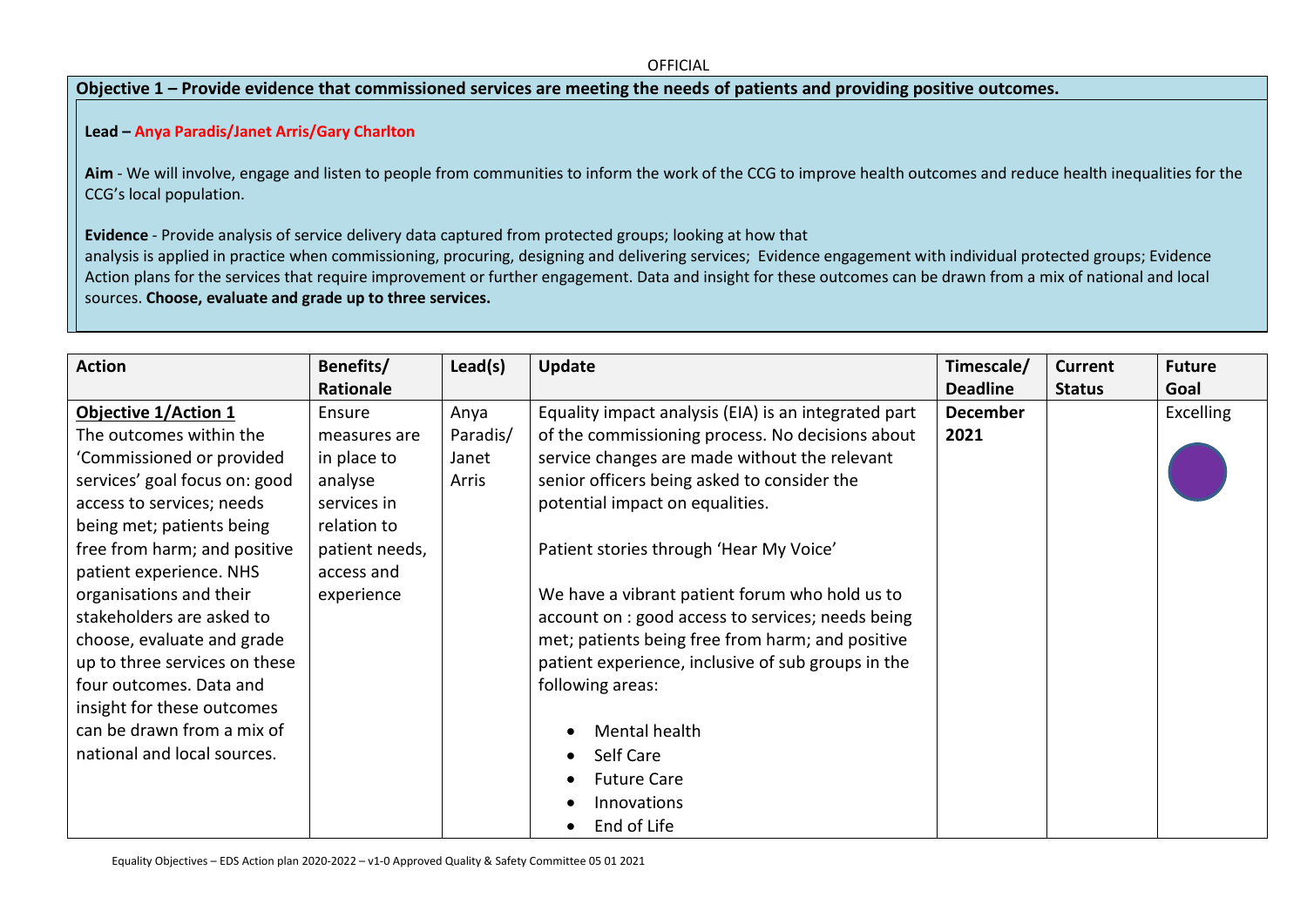|                                                                                                                                                                                                                                  |                                                                                                                                                                          |                                                         | <b>OFFICIAL</b>                                                                                                                                                                                                                                                                                                                                                                                                                                                                                                   |                         |                |                  |
|----------------------------------------------------------------------------------------------------------------------------------------------------------------------------------------------------------------------------------|--------------------------------------------------------------------------------------------------------------------------------------------------------------------------|---------------------------------------------------------|-------------------------------------------------------------------------------------------------------------------------------------------------------------------------------------------------------------------------------------------------------------------------------------------------------------------------------------------------------------------------------------------------------------------------------------------------------------------------------------------------------------------|-------------------------|----------------|------------------|
| <b>Action</b>                                                                                                                                                                                                                    | Benefits/                                                                                                                                                                | Lead(s)                                                 | <b>Update</b>                                                                                                                                                                                                                                                                                                                                                                                                                                                                                                     | Timescale/              | <b>Current</b> | <b>Future</b>    |
|                                                                                                                                                                                                                                  | Rationale                                                                                                                                                                |                                                         |                                                                                                                                                                                                                                                                                                                                                                                                                                                                                                                   | <b>Deadline</b>         | <b>Status</b>  | Goal             |
| <b>Objective 1/Action 2</b><br>Explore new ways of working<br>and engaging with the public<br>following analysis.<br>Implement at least one new<br>way of working to improve<br>barriers to access and/or<br>patient experience. | Ensures that<br>the local<br>population are<br>consistently<br>and effectively<br>engaged,<br>patient<br>experience<br>improved and<br>barriers to<br>access<br>reduced. | Anya<br>Paradis/<br>Janet<br>Arris/<br>Gary<br>Charlton | Action<br>Demonstrate how 'Hear My Voice' responses have<br>influenced commissioned or provided services.<br>Future Care Programme and the subsequent sub<br>groups explore new ways of working and have<br>patient and public engagement throughout. This<br>has led to enhanced service provision with regards<br>to older people, mental health and how we deliver<br>primary care digitally in a post-covid era.<br>Action<br>Describe enhanced service provision as a result of<br>the Future Care Programme | <b>December</b><br>2021 |                | <b>Excelling</b> |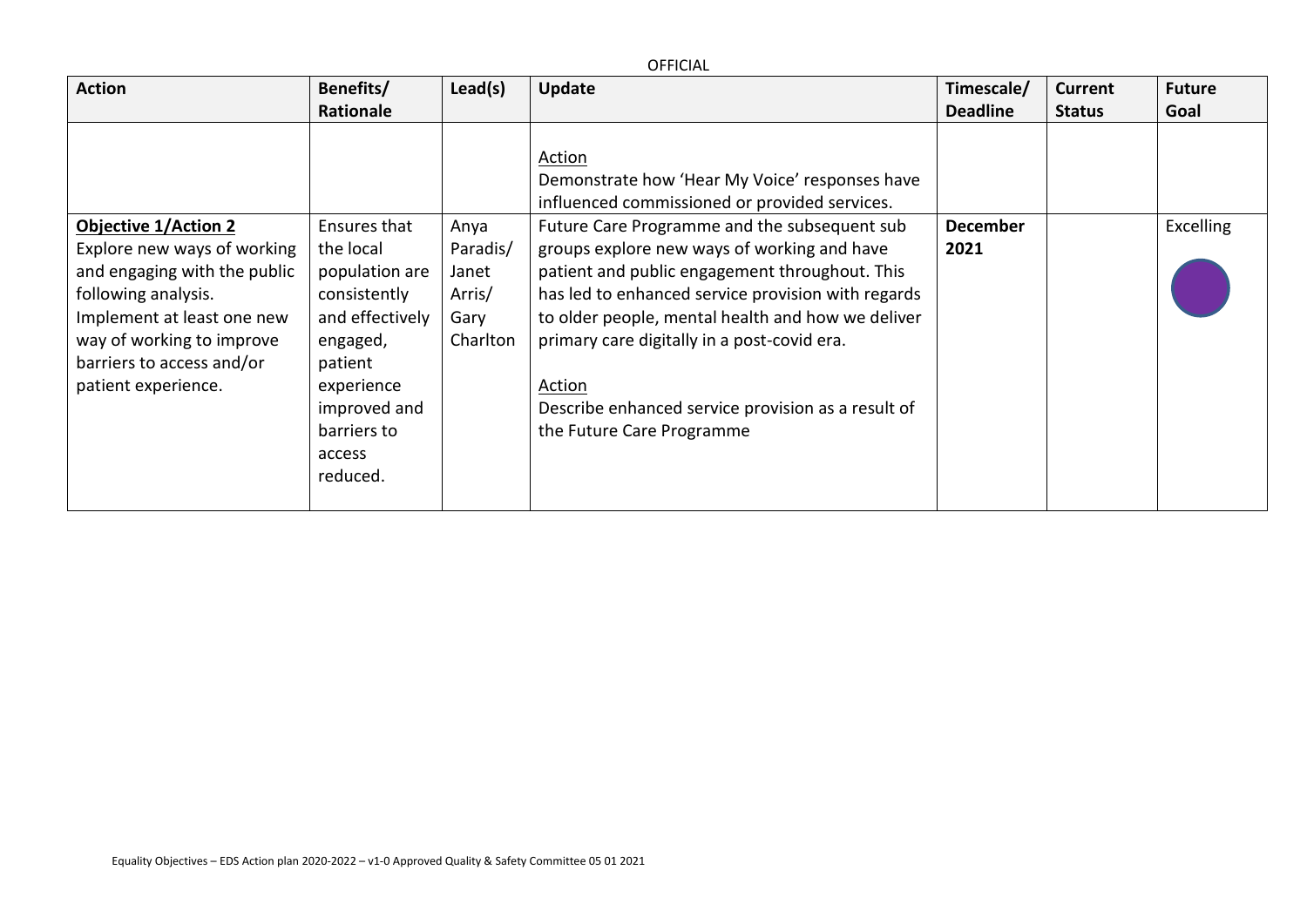### **Objective 2 – Monitor and review staff satisfaction to ensure they are engaged, supported and feel valued in their workplace.**

#### **Lead**: **Lesley Young-Murphy/Gary Charlton/Wally Charlton/Anne Timmins**

**Aim -** To maintain and retain a well-supported, diverse, empowered, motivated and engaged workforce. Ensure staff are free from bullying and other harm; staff believe they have equal opportunities for career development; staff would recommend their organisation as a place or work or treatment;

**Evidence -** Capture staff profiles for the workforce; Monitor staff experiences, record data from the whole workforce that can be used to compare staff from specific groups against staff overall. For all protected groups assess and grade how well the workforce is representative, taking into account the fairness of recruitment and selection processes.

If needs be, choose specific types of people within each protected group, where key lessons can be learnt and applied. Suggested sources of data include- Health & Social Care Information Centre Workforce Statistics; NHS Staff Survey and/or internal staff surveys.

The outcomes within the 'Workforce Development and Well-Being' goal focus on: staff being free from bullying and other harm; staff believing they have equal opportunities for career development; staff who would recommend their organisation as a place or work or treatment; and the fair and balanced composition of the workforce. Data for these outcomes can be drawn to some extent from Key Indicators from the NHS Staff Survey, and are aligned with the WRES. The data and other insights should be evaluated and graded by NHS organisations working with staff networks and unions.

| <b>Action</b>               | Benefits/       | Lead(s)        | <b>Update</b>                                           | Timescale/      | <b>Current</b> | <b>Future</b>    |
|-----------------------------|-----------------|----------------|---------------------------------------------------------|-----------------|----------------|------------------|
|                             | rationale       |                |                                                         | <b>Deadline</b> | <b>Status</b>  | Goal             |
| <b>Objective 2/Action 1</b> | To engage staff | Gary           | We took part in the National NHS Staff Survey in 2019   |                 |                | <b>Excelling</b> |
|                             | and gain        | Charlton/Anne  | and the results have been analysed and any areas of     | <b>December</b> |                |                  |
| Undertake a staff survey    | feedback on     | <b>Timmins</b> | improvement are being addressed. We are also taking     | 2021            |                |                  |
| with a minimum of 70%       | areas for       |                | part in the Better Health at Work Scheme and we         |                 |                |                  |
| response rate from staff    | improvement     |                | currently have our gold award. As part of the award you |                 |                |                  |
| who are not on long term    |                 |                | have to commit to undertake a survey every 2 years.     |                 |                |                  |
| sick or maternity leave     |                 |                | We did this as part of our Gold award in 2019 and we    |                 |                |                  |
|                             |                 |                | will therefore be undertaking another one in 2021.      |                 |                |                  |
|                             |                 |                |                                                         |                 |                |                  |
|                             |                 |                | Action                                                  |                 |                |                  |
|                             |                 |                | Undertake Better Health at Work Survey in 2021.         |                 |                |                  |
|                             |                 |                |                                                         |                 |                |                  |
|                             |                 |                |                                                         |                 |                |                  |

Equality Objectives – EDS Action plan 2020-2022 – v1-0 Approved Quality & Safety Committee 05 01 2021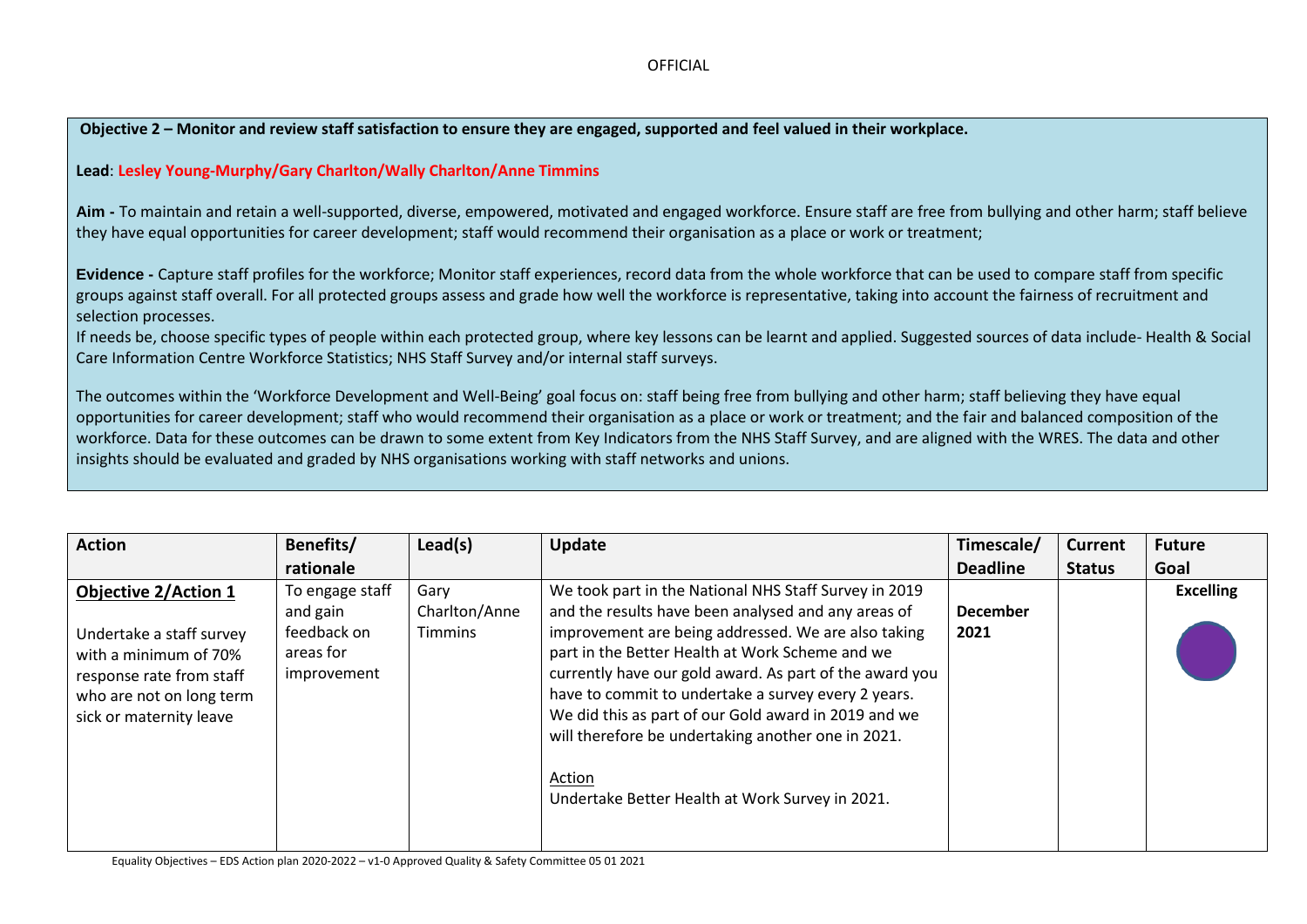|                                                                                                              |                                                                                                                                                      |                                                    | <b>OFFICIAL</b>                                                                                                                                                                                                                                                                                                                                                                                                                                                                                                                                                                                                                                                                                                                                                                                                                                                                                                                                                                 |                               |                                 |                       |
|--------------------------------------------------------------------------------------------------------------|------------------------------------------------------------------------------------------------------------------------------------------------------|----------------------------------------------------|---------------------------------------------------------------------------------------------------------------------------------------------------------------------------------------------------------------------------------------------------------------------------------------------------------------------------------------------------------------------------------------------------------------------------------------------------------------------------------------------------------------------------------------------------------------------------------------------------------------------------------------------------------------------------------------------------------------------------------------------------------------------------------------------------------------------------------------------------------------------------------------------------------------------------------------------------------------------------------|-------------------------------|---------------------------------|-----------------------|
| <b>Action</b>                                                                                                | Benefits/<br>rationale                                                                                                                               | Lead(s)                                            | Update                                                                                                                                                                                                                                                                                                                                                                                                                                                                                                                                                                                                                                                                                                                                                                                                                                                                                                                                                                          | Timescale/<br><b>Deadline</b> | <b>Current</b><br><b>Status</b> | <b>Future</b><br>Goal |
| <b>Objective 2/Action 2</b><br>Evidence findings from<br>staff survey and other<br>monitoring tools          | Understand<br>staff opinions<br>on the<br>organisation                                                                                               | Gary<br>Charlton/Anne<br>Timmins/Wally<br>Charlton | The result s of the Better Health at Work award survey<br>form part of the campaigns that we undertake. We<br>have a number of Health Advocates across the<br>organisation to ensure representation from all the<br>different departments. This ensures we have an<br>understanding of the needs of the staff and enables us<br>to adapt the campaigns as and when necessary. During<br>the COVID pandemic we have undertaking a number of<br>risk assessments including an agile, return to work and<br>a health and wellbeing survey. This has allowed us to<br>gauge and understand how the staff are coping with the<br>current situation. We have implemented new ways of<br>working and made adjustments for those staff who<br>have needed it.                                                                                                                                                                                                                           | <b>December</b><br>2021       |                                 | <b>Excelling</b>      |
| <b>Objective 2/Action 3</b><br>Implement at least one<br>new way of working to<br>improve staff satisfaction | Improve staff<br>experience in<br>relation to<br>health and<br>wellbeing,<br>bullying and<br>harassment<br>and/or equal<br>opportunities at<br>work. | Gary<br>Charlton/Anne<br>Timmins/Wally<br>Charlton | Due to COVID19 the majority of staff remain working from<br>home whilst we have skeleton staff in our building. The staff<br>onsite are a mixture of those that need to be there because<br>of their role and those that are for personal reasons. . We will<br>be continue to work this way for the foreseeable future to<br>ensure the safety of the staff. We have continued to support<br>staff during the lockdown and have introduced TEAMS as a<br>new way of working ensuring that staff can quickly and easily<br>communicate with other staff members, line managers or<br>other staff from other CCG's.<br>One of the outcomes from our Health & Wellbeing survey<br>was staff thought that working from home could be adopted<br>more widely as we plan to return to normality.<br>Fortnighly staff briefings<br>Friday afternoon quiz<br>Action<br>Describe changed/improved ways of working that have<br>become embedded as Business as Usual at the end of COVID | <b>December</b><br>2021       |                                 | <b>Excelling</b>      |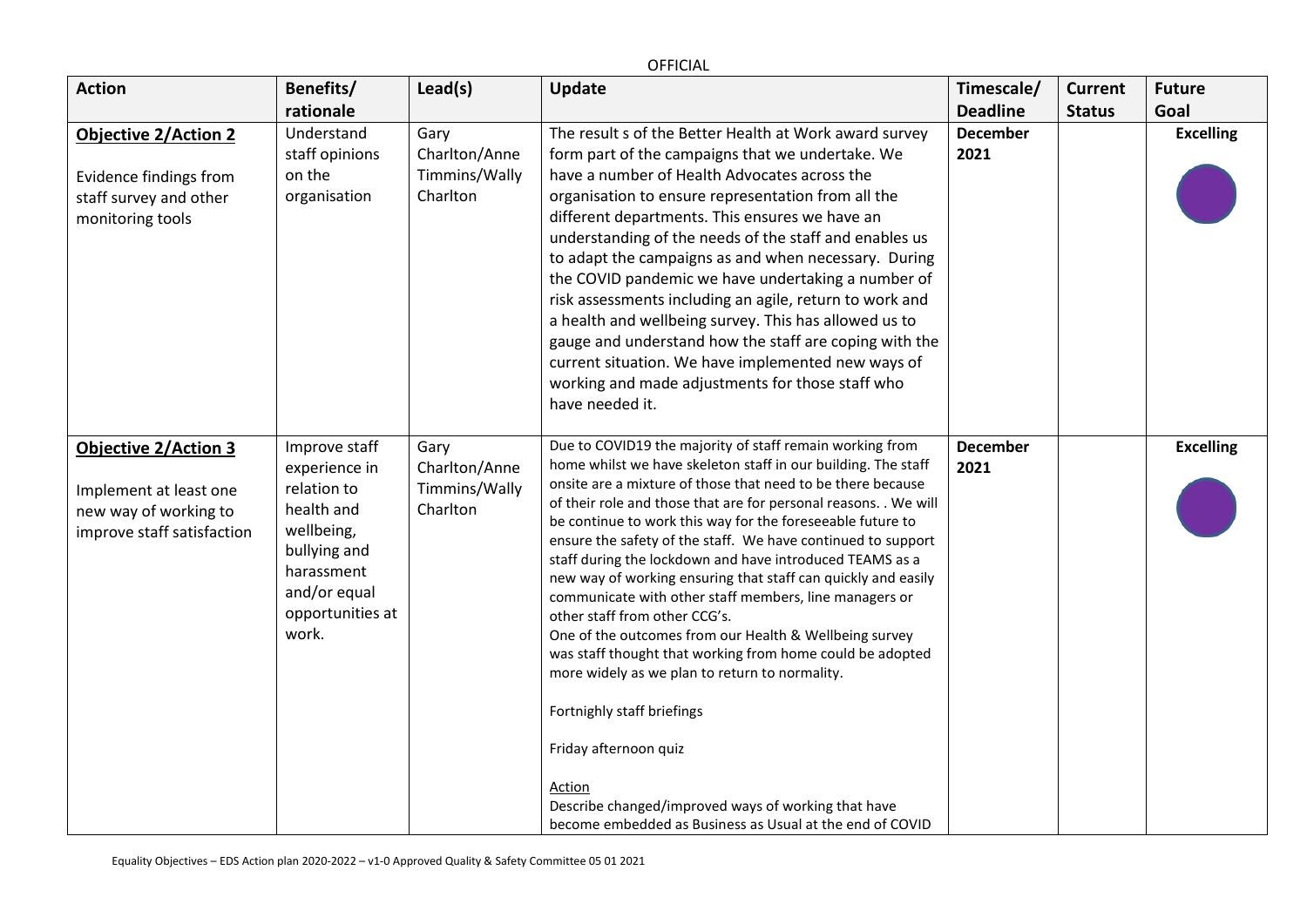|--|

| <b>Action</b> | Benefits/<br>rationale | Lead(s) | <b>Update</b> | Timescale/<br><b>Deadline</b> | <b>Current</b><br><b>Status</b> | Future<br>Goal |
|---------------|------------------------|---------|---------------|-------------------------------|---------------------------------|----------------|
|               |                        |         | Pandemic.     |                               |                                 |                |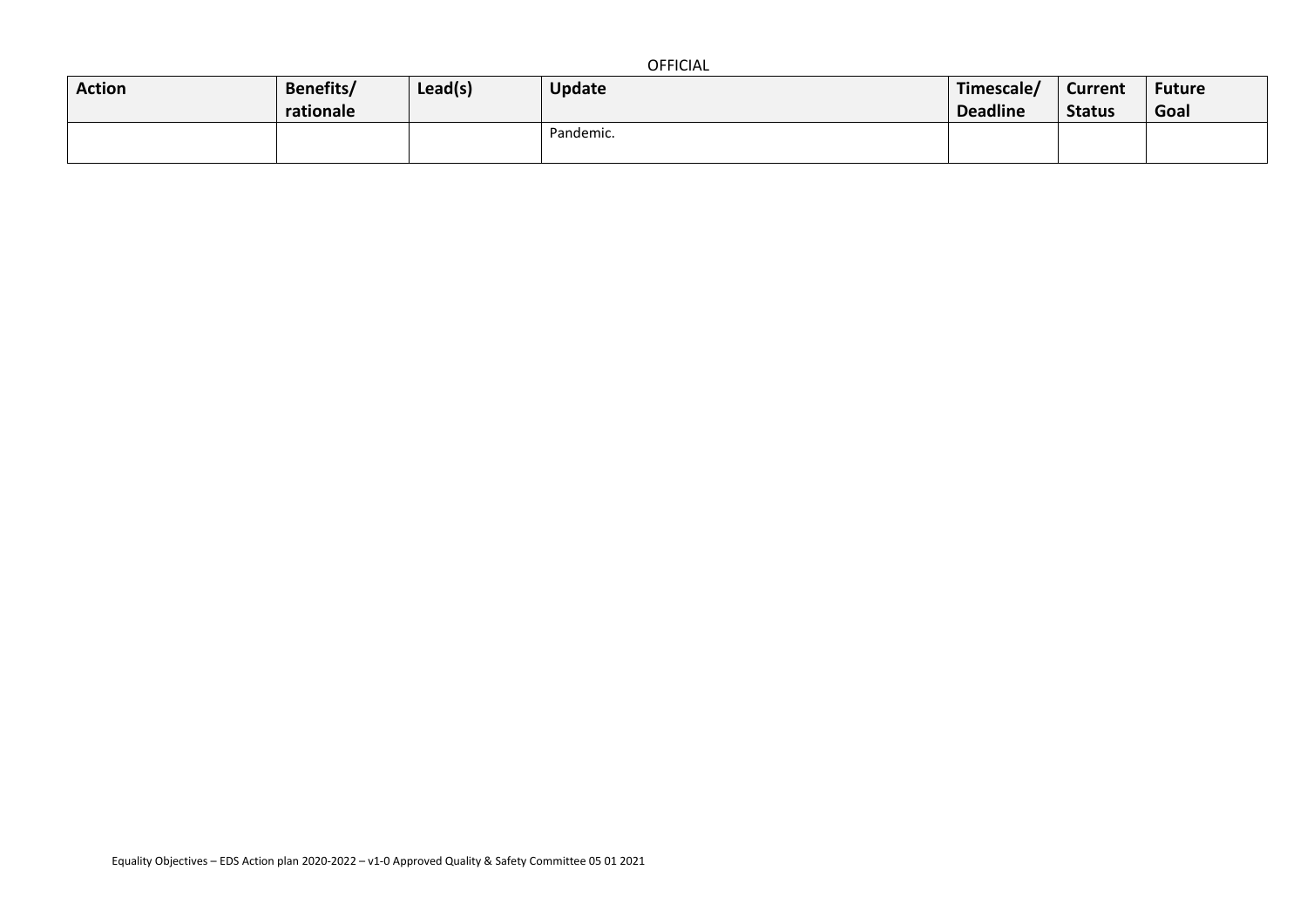#### **Objective 3 – Ensure that the CCG Governing Body actively leads and promotes Equality and Diversity throughout the organisation.**

#### **Lead**: **Lesley Young-Murphy/ Irene Walker/Jeff Goldthorpe/Anne Timmins**

**Aim-** Ensure the CCG Governing Body actively leads on Equality and Diversity throughout the organisation and demonstrates that leadership is inclusive at all levels.

**Evidence -** Choose instances when Board members and senior leaders had the opportunity to demonstrate their commitment to equality in the past year or, if needs be, a longer period.

For the selected instances, assess and grade the extent to which the Board and senior leaders showed a strong and sustained commitment to promoting equality, within and beyond the organisation.

Sources of evidence for grading may include: speeches given by Board members and senior leaders to various audiences; reports presented by Board members and senior leaders to various audiences; participation in Board Leadership Programmes for equality; and active promotion of equality-based initiatives for services and the workforce including local mentoring schemes.

| <b>Action</b>                                                                                                                                                             | Benefits/                                                                                                                                                                                      | Lead(s)          | <b>Update</b>                                                                                                                                                                                                                                                                                                                                                                                                                                                                                                                                                                    | Timescale/               | Current       | <b>Future</b>    |
|---------------------------------------------------------------------------------------------------------------------------------------------------------------------------|------------------------------------------------------------------------------------------------------------------------------------------------------------------------------------------------|------------------|----------------------------------------------------------------------------------------------------------------------------------------------------------------------------------------------------------------------------------------------------------------------------------------------------------------------------------------------------------------------------------------------------------------------------------------------------------------------------------------------------------------------------------------------------------------------------------|--------------------------|---------------|------------------|
|                                                                                                                                                                           | rationale                                                                                                                                                                                      |                  |                                                                                                                                                                                                                                                                                                                                                                                                                                                                                                                                                                                  | <b>Deadline</b>          | <b>Status</b> | Goal             |
| <b>Objective 3/Action 1</b><br><b>Ensure Equality Analysis is</b><br>undertaken for all new<br>policies and procedures<br>that impact on the local<br>population or staff | To assess the<br>practical benefits<br>for protected<br>groups and to show<br>consideration has<br>been given to each<br>of the protected<br>groups when<br>developing the<br>policy/procedure | Irene<br>Walker  | All reports, to all committees must indicate what<br>equalities impact assessment has been undertaken,<br>the outcome and how this will be actioned.<br>Equality impact analysis (EIA) is an integrated part of<br>the policy development and review process. No policy<br>is approved without the detailed EIA assessment<br>being completed and signed off.<br>Equality analysis is an integrated part of the design<br>and approval of Quality, Innovation, Productivity and<br>Prevention programme (QIPP) schemes, i.e. before<br>consideration by committee an EIA must be | <b>March 2022</b>        |               | <b>Excelling</b> |
|                                                                                                                                                                           |                                                                                                                                                                                                |                  | undertaken and approved.                                                                                                                                                                                                                                                                                                                                                                                                                                                                                                                                                         |                          |               |                  |
| <b>Objective 3/Action 2</b>                                                                                                                                               | To ensure<br>awareness of E&D                                                                                                                                                                  | Irene<br>Walker/ | All staff must complete mandatory Equality &<br>Diversity every three years. This is closely monitored                                                                                                                                                                                                                                                                                                                                                                                                                                                                           | Interim<br><b>Review</b> |               | <b>Achieving</b> |
| Ensure 100% staff who are                                                                                                                                                 | throughout the                                                                                                                                                                                 | Anne             | to ensure compliance. Non-compliance may affect an                                                                                                                                                                                                                                                                                                                                                                                                                                                                                                                               | <b>March 2021</b>        |               |                  |
| not on long term sick or<br>maternity leave complete                                                                                                                      | <b>CCG</b>                                                                                                                                                                                     | <b>Timmins</b>   | individual's annual pay review.                                                                                                                                                                                                                                                                                                                                                                                                                                                                                                                                                  |                          |               |                  |
| mandatory E&D training                                                                                                                                                    |                                                                                                                                                                                                |                  | Status (snap shot) 14/8/2020 (excludes those on Long                                                                                                                                                                                                                                                                                                                                                                                                                                                                                                                             | <b>March 2022</b>        |               |                  |

Equality Objectives – EDS Action plan 2020-2022 – v1-0 Approved Quality & Safety Committee 05 01 2021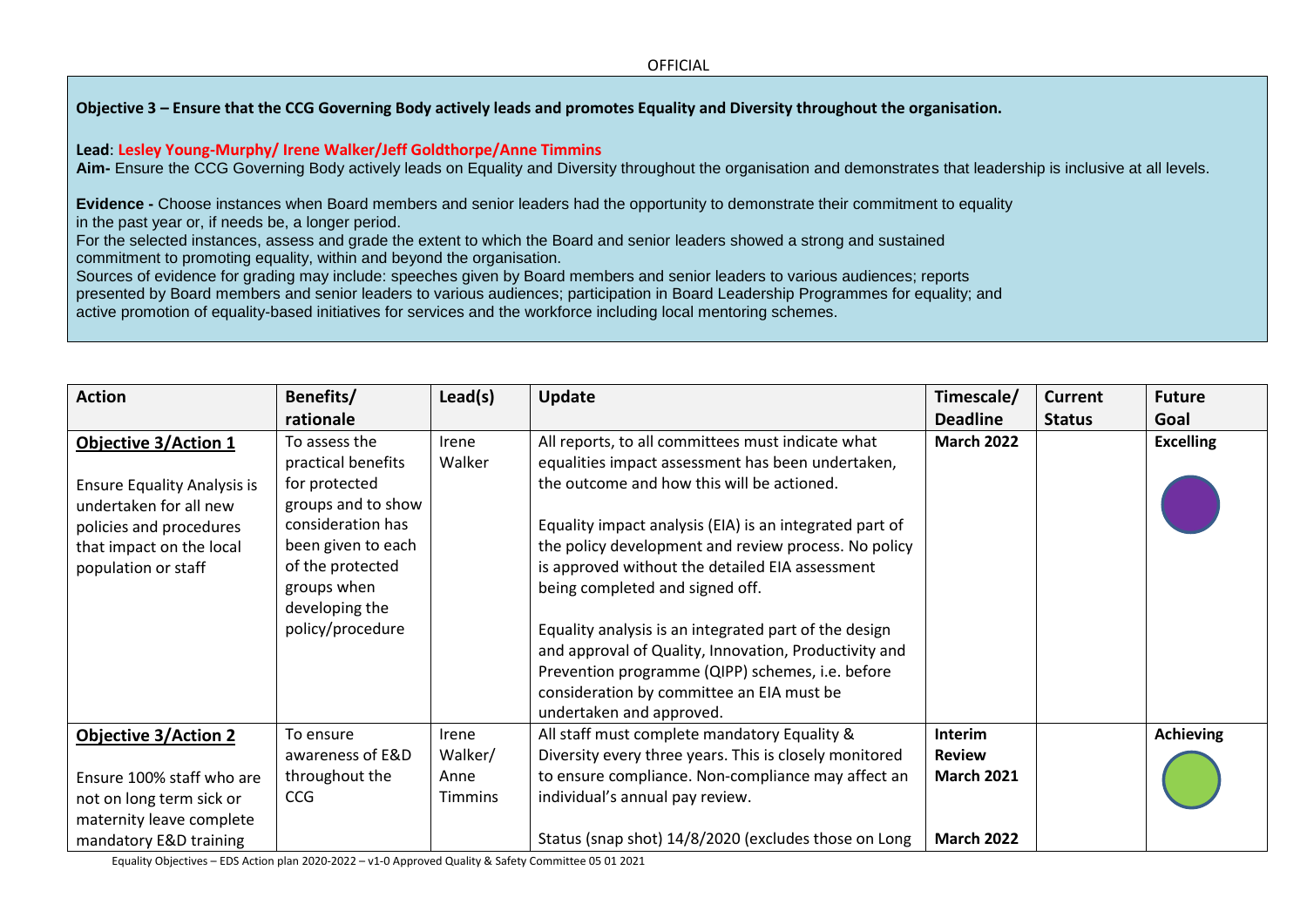OFFICIAL

| <b>Action</b>                                                                                                                                                                      | Benefits/                                                                                                                | Lead(s)                                     | <b>Update</b>                                                                                                                                                                                                                                                                                                                                                                                                                                                                                                                                                                                                                                                                                                                                                                                                                                                                                                                                                                  | Timescale/                                                         | <b>Current</b>                                                                            | <b>Future</b>    |
|------------------------------------------------------------------------------------------------------------------------------------------------------------------------------------|--------------------------------------------------------------------------------------------------------------------------|---------------------------------------------|--------------------------------------------------------------------------------------------------------------------------------------------------------------------------------------------------------------------------------------------------------------------------------------------------------------------------------------------------------------------------------------------------------------------------------------------------------------------------------------------------------------------------------------------------------------------------------------------------------------------------------------------------------------------------------------------------------------------------------------------------------------------------------------------------------------------------------------------------------------------------------------------------------------------------------------------------------------------------------|--------------------------------------------------------------------|-------------------------------------------------------------------------------------------|------------------|
|                                                                                                                                                                                    | rationale                                                                                                                |                                             |                                                                                                                                                                                                                                                                                                                                                                                                                                                                                                                                                                                                                                                                                                                                                                                                                                                                                                                                                                                | <b>Deadline</b>                                                    | <b>Status</b>                                                                             | Goal             |
|                                                                                                                                                                                    |                                                                                                                          |                                             | Term absence) =100% Evidence here:                                                                                                                                                                                                                                                                                                                                                                                                                                                                                                                                                                                                                                                                                                                                                                                                                                                                                                                                             |                                                                    |                                                                                           |                  |
|                                                                                                                                                                                    |                                                                                                                          |                                             | S:\Corporate\Organisation\Equality and Diversity\-                                                                                                                                                                                                                                                                                                                                                                                                                                                                                                                                                                                                                                                                                                                                                                                                                                                                                                                             |                                                                    |                                                                                           |                  |
|                                                                                                                                                                                    |                                                                                                                          |                                             | E&D Strategy and Objectives\Action Plan 2020-                                                                                                                                                                                                                                                                                                                                                                                                                                                                                                                                                                                                                                                                                                                                                                                                                                                                                                                                  |                                                                    |                                                                                           |                  |
|                                                                                                                                                                                    |                                                                                                                          |                                             | 2022\Evidence\Evidence of E and D Training 14 08                                                                                                                                                                                                                                                                                                                                                                                                                                                                                                                                                                                                                                                                                                                                                                                                                                                                                                                               |                                                                    |                                                                                           |                  |
|                                                                                                                                                                                    |                                                                                                                          |                                             | 2020 - Table of Stat & Mand.pdf                                                                                                                                                                                                                                                                                                                                                                                                                                                                                                                                                                                                                                                                                                                                                                                                                                                                                                                                                |                                                                    |                                                                                           |                  |
|                                                                                                                                                                                    |                                                                                                                          |                                             | Note                                                                                                                                                                                                                                                                                                                                                                                                                                                                                                                                                                                                                                                                                                                                                                                                                                                                                                                                                                           |                                                                    |                                                                                           |                  |
|                                                                                                                                                                                    |                                                                                                                          |                                             | The maximum possible status for this action is                                                                                                                                                                                                                                                                                                                                                                                                                                                                                                                                                                                                                                                                                                                                                                                                                                                                                                                                 |                                                                    |                                                                                           |                  |
|                                                                                                                                                                                    |                                                                                                                          |                                             | 'achieving' i.e. it's not possible to exceed a 100%                                                                                                                                                                                                                                                                                                                                                                                                                                                                                                                                                                                                                                                                                                                                                                                                                                                                                                                            |                                                                    |                                                                                           |                  |
|                                                                                                                                                                                    |                                                                                                                          |                                             | performance and therefore it is not possible to 'excel'.                                                                                                                                                                                                                                                                                                                                                                                                                                                                                                                                                                                                                                                                                                                                                                                                                                                                                                                       |                                                                    |                                                                                           |                  |
| <b>Objective 3/Action 3</b><br>Evidence examples of how<br>senior leaders show strong<br>and sustained commitment<br>to Equality and Diversity<br>within the timeframe<br>provided | To show that<br>senior leaders<br>demonstrate<br>commitment to<br>promoting E&D as<br>part of a well led<br>organisation | Lesley<br>Young-<br>Murphy/Ire<br>ne Walker | The Patient Forum is a committee of the Governing<br>Body. The membership is patients from North<br>Tyneside GP Practices. The Chair is a Lay member of<br>the Board for Patient and Public Involvement. The<br>Chair of the Patient Forum provides a verbal report of<br>Patient Forum business to every Board meeting and<br>this is minuted. The North Tyneside Community<br>Health Care Forum administers the Patient Forum and<br>has strong and direct links with the Chair, Lead Officer<br>and members of the Patient Forum.<br>The CCG commissions North Tyneside Community and<br>Health Care Forum (CHCF) to support our engagement<br>work and help us listen to people in our borough. The<br>forum is closely linked to a range of local networks<br>which has grown and developed through 25 years of<br>engagement work. This includes providing current and<br>timely local health and social care information in<br>flexible and appropriate ways groups and | Interim<br><b>Review</b><br><b>March 2021</b><br><b>March 2022</b> | <b>Developing</b><br>(status<br>carried<br>forward<br>from existing<br>2019/20<br>action) | <b>Achieving</b> |
|                                                                                                                                                                                    |                                                                                                                          |                                             | organisations supporting hard to reach groups in our<br>community.                                                                                                                                                                                                                                                                                                                                                                                                                                                                                                                                                                                                                                                                                                                                                                                                                                                                                                             |                                                                    |                                                                                           |                  |
|                                                                                                                                                                                    |                                                                                                                          |                                             | This work directly feeds back into the Patient Forum                                                                                                                                                                                                                                                                                                                                                                                                                                                                                                                                                                                                                                                                                                                                                                                                                                                                                                                           |                                                                    |                                                                                           |                  |
|                                                                                                                                                                                    |                                                                                                                          |                                             | and the Chair's reports back to Board.                                                                                                                                                                                                                                                                                                                                                                                                                                                                                                                                                                                                                                                                                                                                                                                                                                                                                                                                         |                                                                    |                                                                                           |                  |